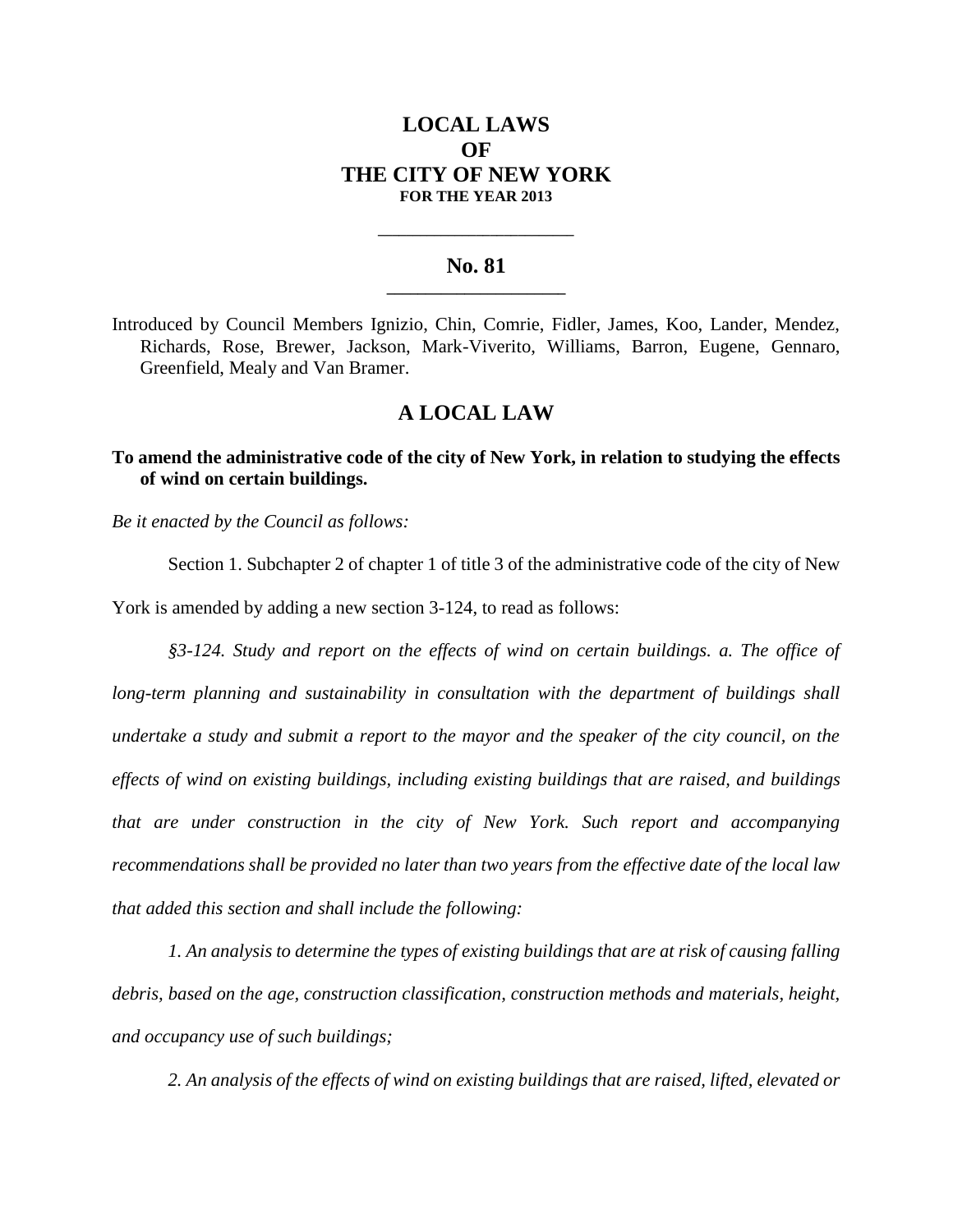*moved in order to comply with Appendix G of the New York city building code or to address flood hazard concerns;*

*3. An analysis of the effects of wind on buildings that are under construction, including the effects of wind on buildings with incomplete façade assemblies, temporary installations used in construction, and construction materials that are stored on construction sites;* 

*4. An analysis of forecasts related to potential changes in the frequency, intensity, and path of future storm events along with consideration of whether climate change may impact wind speeds; and* 

*5. An examination of the benefits of installing and maintaining weather stations across the city, including on high-rise buildings, to better understand localized wind patterns.* 

*b. The report shall include recommendations on paragraphs one through five of subdivision a of this section as well as recommendations on whether the applicable wind loads under the city's building code should be revised; whether standard wind plans for sites in various stages of construction are needed, including plans regarding equipment and temporary structures such as cranes, derricks, scaffolds, concrete formwork and sidewalk bridges; how equipment and temporary structures such as cranes, derricks, scaffolds, concrete formwork and sidewalk bridges should be designed and secured in light of wind effects; whether changes to the building code or department of buildings rules related to façade work filing and inspection exemptions or safety inspection requirements are necessary and what wind load requirements should be applied to existing buildings.*

§ 2. This local law shall take effect immediately.